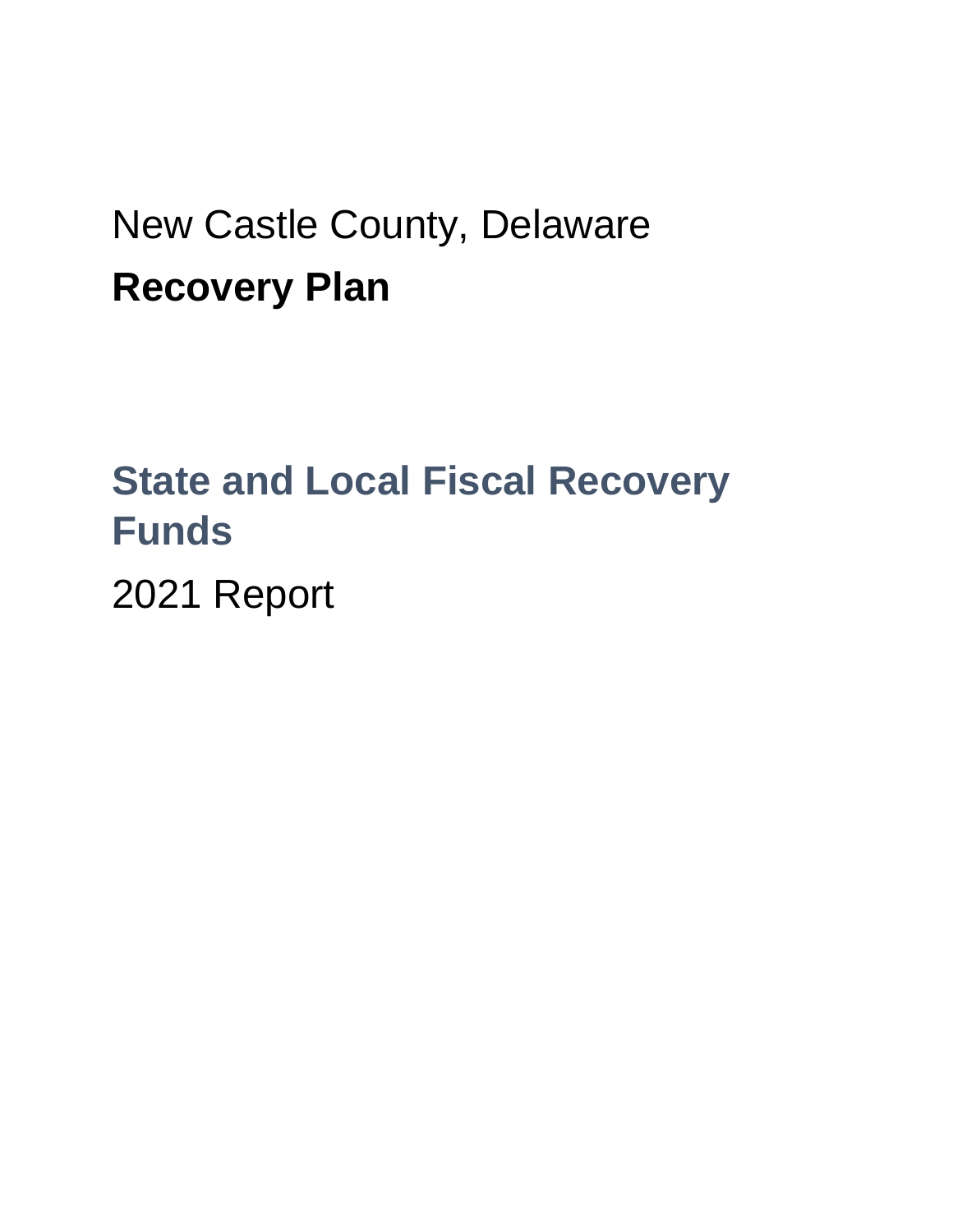### **New Castle County, Delaware** 2021 Recovery Plan

#### **Table of Contents**

| Appendix 1: Map of Qualified Census Tracts in New Castle County, Delaware 6 |  |
|-----------------------------------------------------------------------------|--|
|                                                                             |  |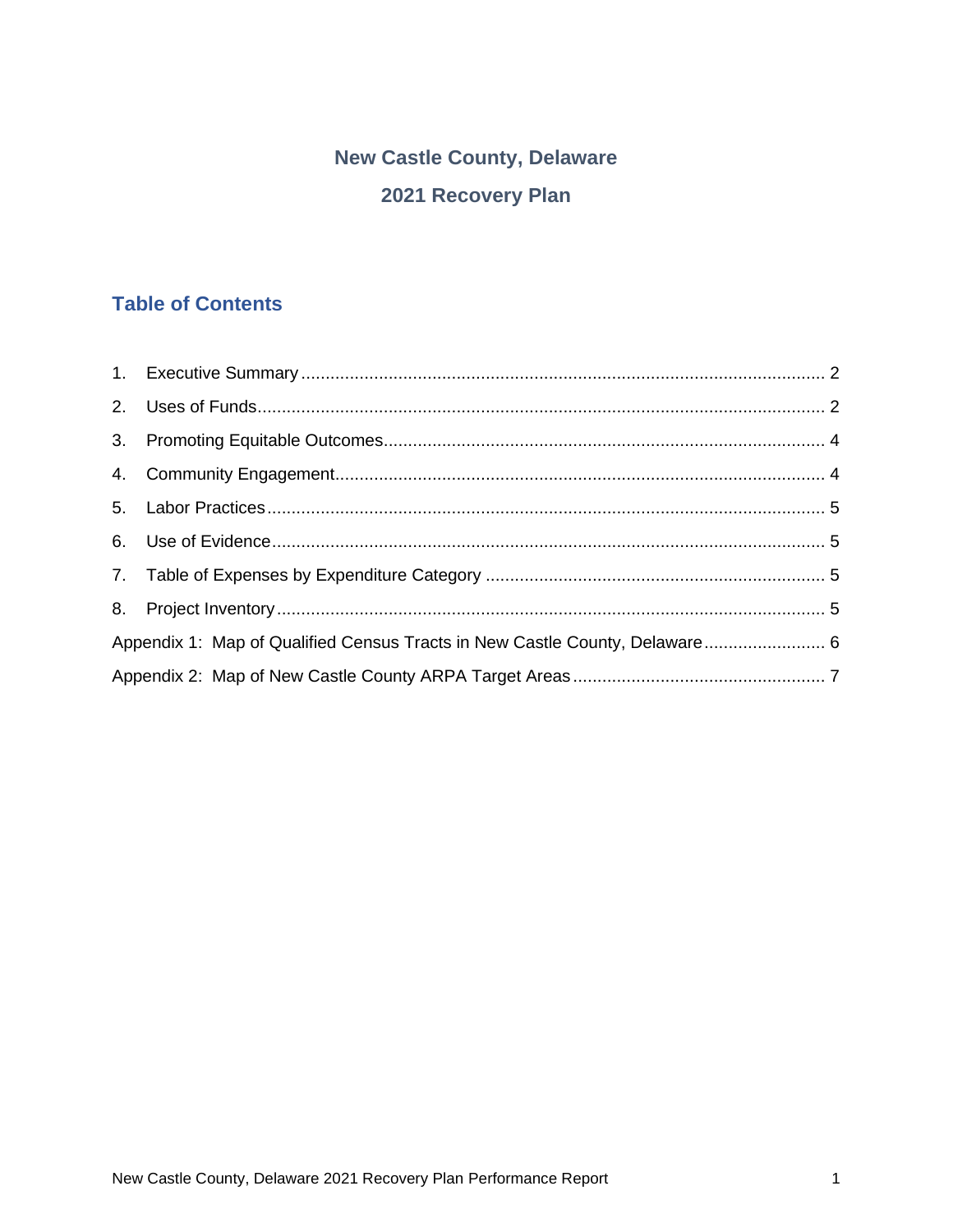#### <span id="page-2-0"></span>**1. Executive Summary**

In New Castle County, Delaware, the COVID-19 pandemic has impacted the community in many ways—from temporary and permanent job losses, to impacts on parents and students who navigated remote learning, to increasing risks to vulnerable populations like those experiencing homelessness. The pandemic also revealed and exacerbated long-standing inequities in our community, from health inequities, to access to safe outdoor spaces, to educational outcomes.

The American Rescue Plan Act (ARPA) Coronavirus State and Local Fiscal Recovery Funds (SLFRF) provide us a unique opportunity to reimagine New Castle County. We have solicited ideas directly from residents via an online webform and through five ARPA Task Force Committees, a public process that has yielded 23 committee meetings to date. We have carefully considered various ways to improve the quality of life for residents across our County—both in terms of immediate recovery and longer-term investments. We have also considered ways to address historical inequities.

Our proposal for use of the SLFRF award is reflected in this report. In consultation with New Castle County Council, we will refine these plans and anticipate beginning implementation in fall 2021. We are also working with the municipalities in the County to identify areas for collaboration—and to mitigate conflict or overlap in our approaches, since many of the solutions we will propose will cross jurisdictional boundaries. We are also in consultation with the State of Delaware to coordinate investment opportunities and limit redundancy of efforts.

Finally, we are also identifying other sources of potential support, from HUD, EDA, FEMA, and other agencies whose funding can also support our goals.

#### <span id="page-2-1"></span>**2. Uses of Funds**

New Castle County is considering a range of proposals, including those described below, organized by the Expenditure Categories (EC) defined by the Treasury. The proposed uses of funds described below are all subject to New Castle County Council authorization.

a. Public Health (EC 1)

We propose continuing to support vaccination education efforts, recognizing that having a greater percentage of vaccinated individuals in the County mitigates health and economic impacts.

We propose expanding access to Behavioral Health resources, including expanding the New Castle County Police Behavioral Health Unit. 1

b. Negative Economic Impacts (EC 2)

We propose investing in workforce development programs in the fields of computer programming, construction trades, and childcare—fields where talent is in high demand and underemployed or unemployed individuals can build skills and careers. We also propose investing in re-entry and anti-recidivism workforce development programs, as well as ensuring

<sup>1</sup> *See* Police Combine Two Units and Create Behavioral Health Unit (Oct. 22, 2019). Available at [https://nccpdnews.com/2019/10/22/police-combine-two-units-and-create-behavioral-health-unit/.](https://nccpdnews.com/2019/10/22/police-combine-two-units-and-create-behavioral-health-unit/)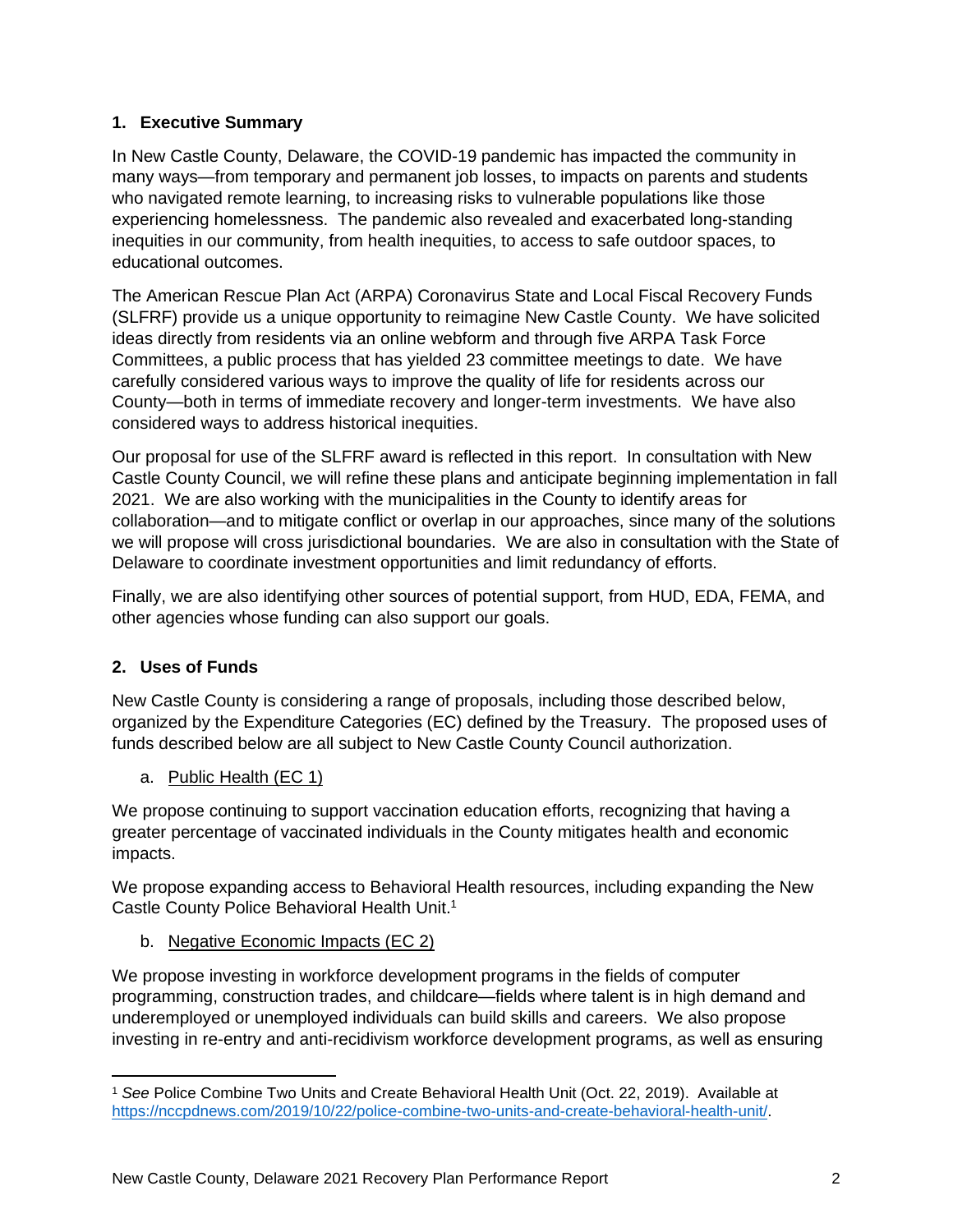that workforce development programs can provide case management to address other needs that participants may have.

We propose investing in eviction prevention strategies and are considering options like increased case management for tenants accessing rent support. New Castle County's Housing Advisory Board is providing recommendations for this area and for increasing the supply of affordable housing.

We propose revitalizing neighborhoods, with a combination of efforts, including commercial corridor investments in underserved communities and potentially providing targeted support to small businesses and non-profits located in specific underserved areas of the County.

#### c. Services to Disproportionately Impacted Communities (EC 3)

We propose investing in solutions to make our communities safer. New Castle County and its largest municipality, Wilmington, have experienced increased gun violence during the pandemic—and historically have experienced more violence relative to other similarly sized jurisdictions. We are considering potential programs in a range of areas, including interrupting patterns of violence, addressing problems at the neighborhood level, and providing more support to parents of young children.

We propose investing in ways to increase the supply of affordable housing in the County, and in other ways to decrease housing insecurity.

We also propose addressing environmental injustices in our County through projects to increase equitable access to open space and addressing health inequities by continuing to invest in the new National Health Corps Delaware program we established this year with CARES Act funding. Other opportunities to address environmental and health inequities are also being evaluated.

#### d. Premium Pay (EC 4)

We propose providing Premium Pay to New Castle County Employees who were required to report to work in person during the pandemic.

#### e. Water, Sewer, and Broadband Infrastructure (EC 5)

We propose investing in wastewater and stormwater projects, to address ageing infrastructure and enhance stormwater management capabilities in the County. Specific projects are being identified and prioritized currently.

We also propose investing in broadband infrastructure, to address existing gaps in service in specific locations in our County with inconsistent connectivity. We will partner with the State of Delaware in this broadband expansion work.

#### f. Revenue Replacement (EC 6)

No amount of revenue replacement funds has been allocated to government services at this time. Once a determination, which is subject to New Castle County Council authorization, is made, the amount of allocation and to which government services will be provided to the Treasury.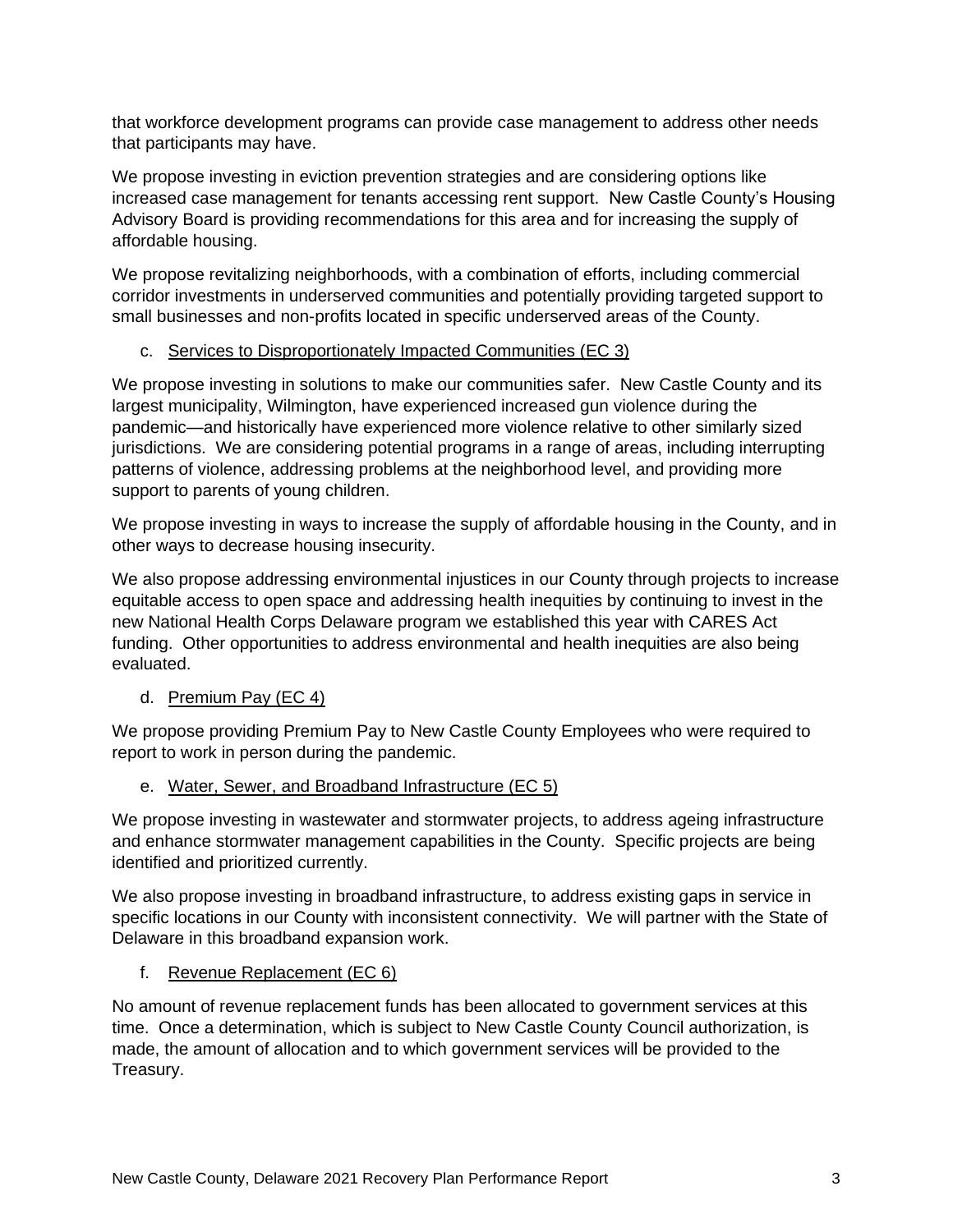#### Planned Uses of Other Federal Funds

We anticipate using additional HUD funding under the American Rescue Plan to support affordable housing in the County, a persistent need that has been exacerbated by the pandemic. In addition, we intend to pursue EDA grant opportunities for projects to enhance tourism and outdoor recreation.

#### <span id="page-4-0"></span>**3. Promoting Equitable Outcomes**

We are actively considering how our ARPA SLFRF-funded investments will promote greater equity in the County.

We have mapped the Qualified Census Tracts (QCTs) in the County.<sup>2</sup>

In addition, because the Qualified Census Tracts do not fully reflect all areas of poverty in the County due to the sizes of QCTs, we also mapped areas where more than 50% of residents earn less than 60% of Area Median Income (AMI).<sup>3</sup> We conducted this additional mapping to better identify the communities in the County most in need of SLFRF funds.

As we design specific SLFRF-funded projects, we will consider the historical inequities in the County and create projects that are appropriately focused to address those gaps.

#### <span id="page-4-1"></span>**4. Community Engagement**

On June 1, 2021, we began the public engagement process by soliciting written input from the community on how to reimagine New Castle County with SLFRF funds. <sup>4</sup> Since then, we have received 146 written comments, with input on supporting non-profits, investing in infrastructure, supporting parents with daycare access, and many other topics.

We also chartered a task force comprised of five committees to gain insights from subject matter experts and members of the public on specific topics:

- Early Childhood Learning
- Economic and Community Development
- Workforce Development
- Intergovernmental Collaboration
- Audit & Compliance (a continuation of a committee started under our CARES Act process)

These five committees held a total of 23 meetings in June, July, and August, 2021, and three of the committees—Early Childhood Learning, Economic and Community Development, and Workforce Development—delivered their recommendations to the County Executive within the past two weeks.

<sup>2</sup> *See* Appendix 1: Map of Qualified Census Tracts in New Castle County, Delaware. Available at [QualifiedCensusTracts\\_06222021.jpg \(7200×10800\) \(nccde.org\).](https://ssl02.nccde.org/gisfiles/images/Maps/ARPA/QualifiedCensusTracts_06222021.jpg)

<sup>3</sup> *See* Appendix 2: Map of New Castle County ARPA Target Areas. Available at [TargetAreas\\_07212021.jpg \(7200×10800\) \(nccde.org\).](https://ssl02.nccde.org/gisfiles/images/Maps/ARPA/TargetAreas_07212021.jpg)

<sup>4</sup> News Flash, New Castle County, DE, *Meyer proposes urgent individualized assistance to address COVID-19 learning loss, forms task force*, June 1, 2021, [https://nccde.org/CivicAlerts.aspx?AID=2019.](https://nccde.org/CivicAlerts.aspx?AID=2019)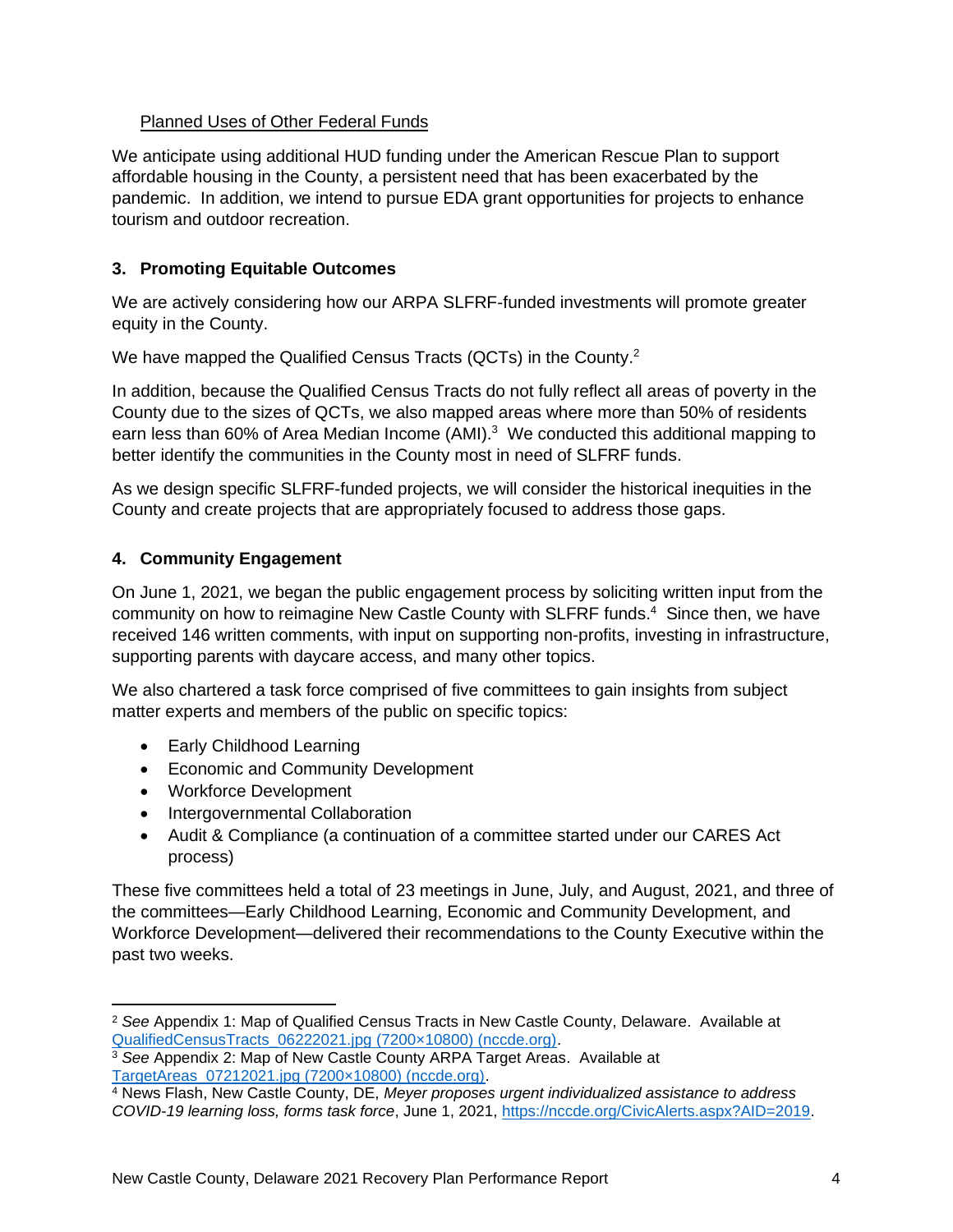In addition to these New Castle County Executive branch actions, New Castle County Council also held two public workshops—on June 23 and July 21, 2021—to discuss funding priorities and programs.

The County's community engagement process—including the written suggestions from the public and the recommendations of the task force committees—worked not only to solicit ideas for SLFRF-funded projects, but also provided diverse perspectives on the challenges facing the County and in particular its underserved communities.

#### <span id="page-5-0"></span>**5. Labor Practices**

While New Castle County has not yet defined specific infrastructure projects using SLFRF funds, for any such projects we will use the County's robust bidding and monitoring practices. In evaluating bids for infrastructure projects, New Castle County encourages the use of Delaware labor. In addition, Minority and Women‐owned Business Enterprises (MWBE) will be afforded full opportunity to submit proposals and will not be subject to discrimination on the basis of race, color, national origin, sex, religion, age, disability, or sexual orientation in consideration of any award.

#### <span id="page-5-1"></span>**6. Use of Evidence**

As we consider priorities and work to design specific SLFRF projects, we are actively studying the evidence needed to focus project goals and to measure impact. Through discussions with subject matter experts and with our retained auditing firm, we anticipate designing and investing in multiple evidence-based interventions.

#### <span id="page-5-2"></span>**7. Table of Expenses by Expenditure Category**

The County's SLFRF award funds have not yet been accepted or appropriated by New Castle County Council. No obligations have been incurred against the funds, and no expenditures made from the funds.

#### <span id="page-5-3"></span>**8. Project Inventory**

While we continue to consider priorities for the SLFRF funding, New Castle County has not yet defined specific projects to be undertaken.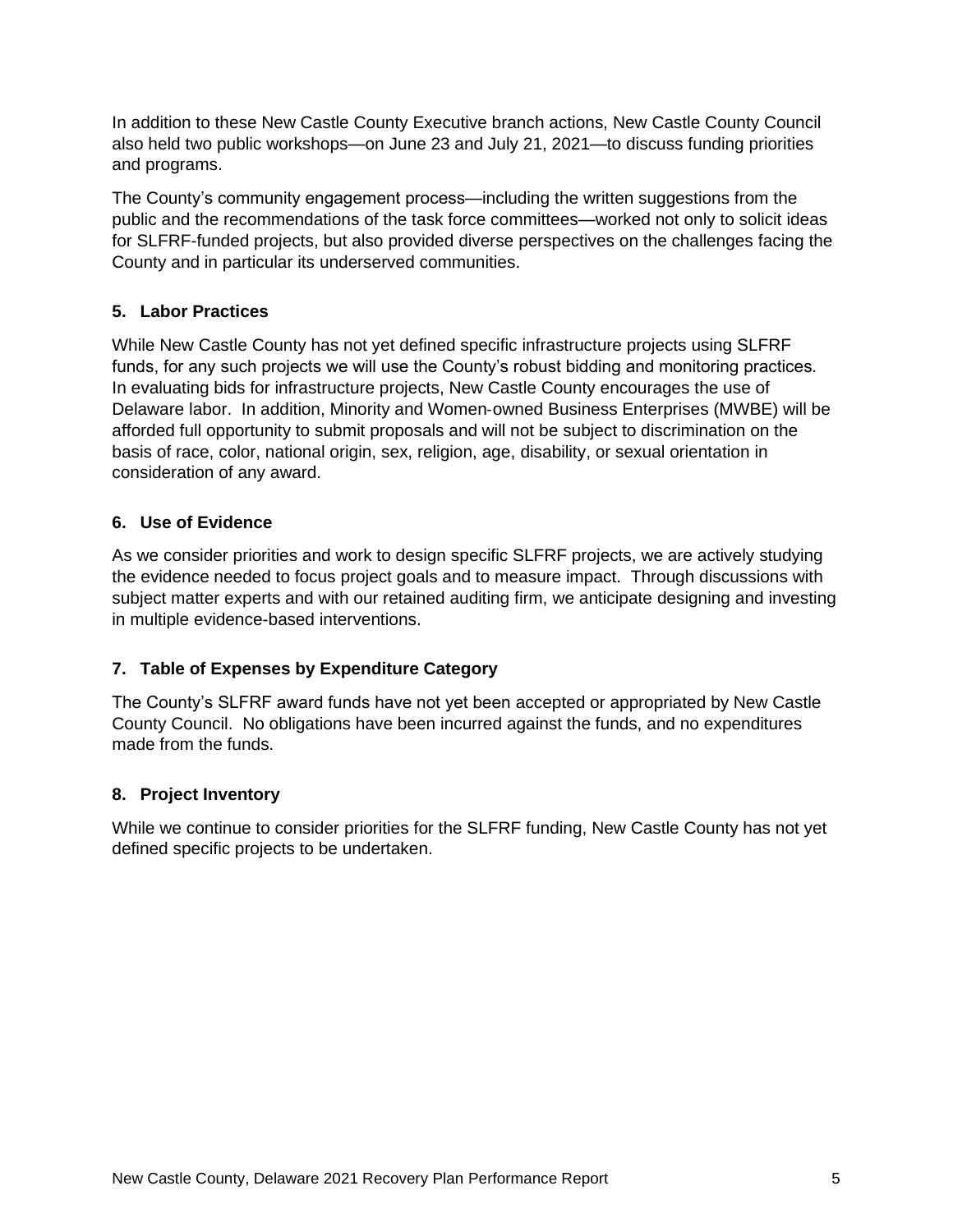

<span id="page-6-0"></span>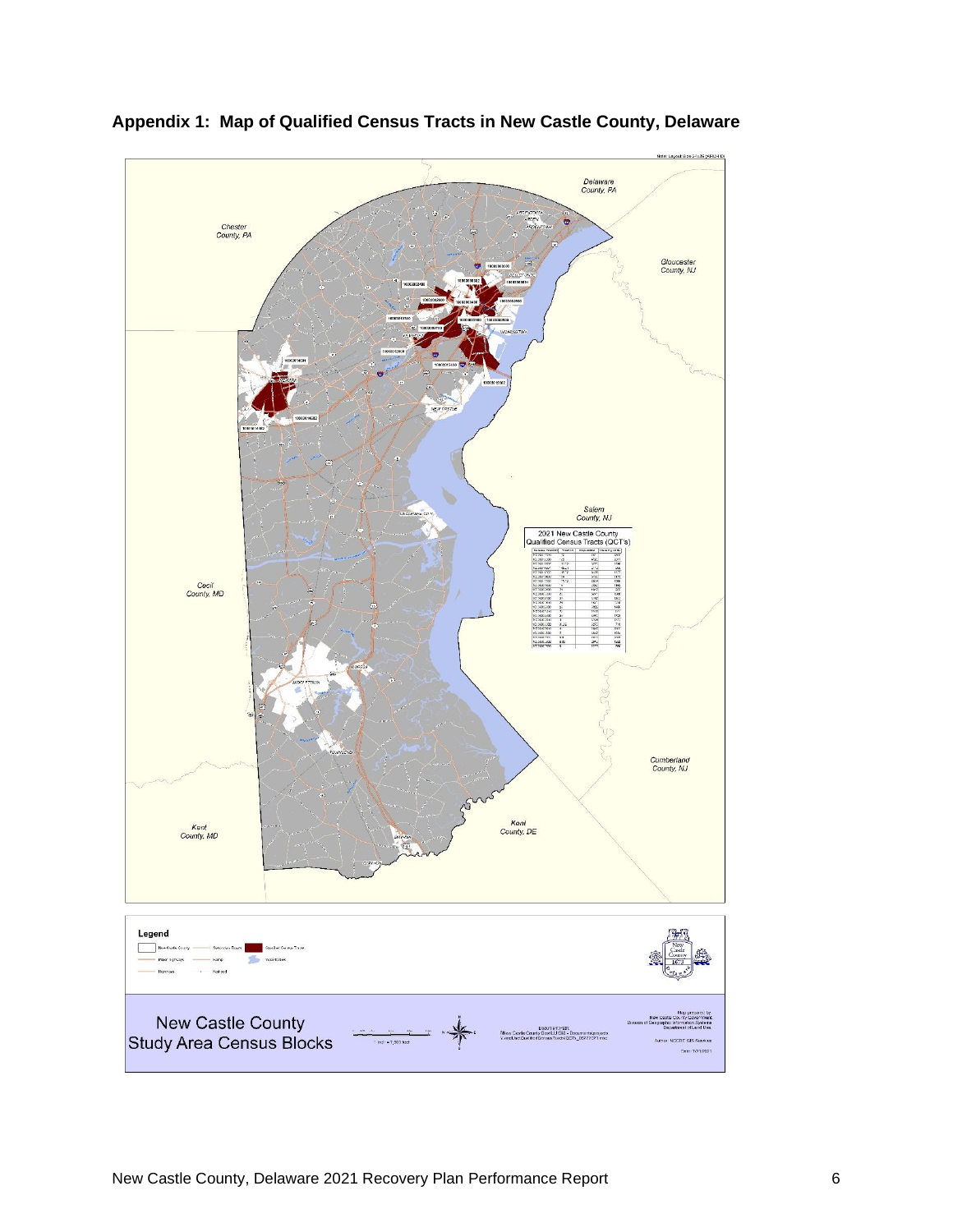

<span id="page-7-0"></span>**Appendix 2: Map of New Castle County ARPA Target Areas**

See enlarged Legend on next page.